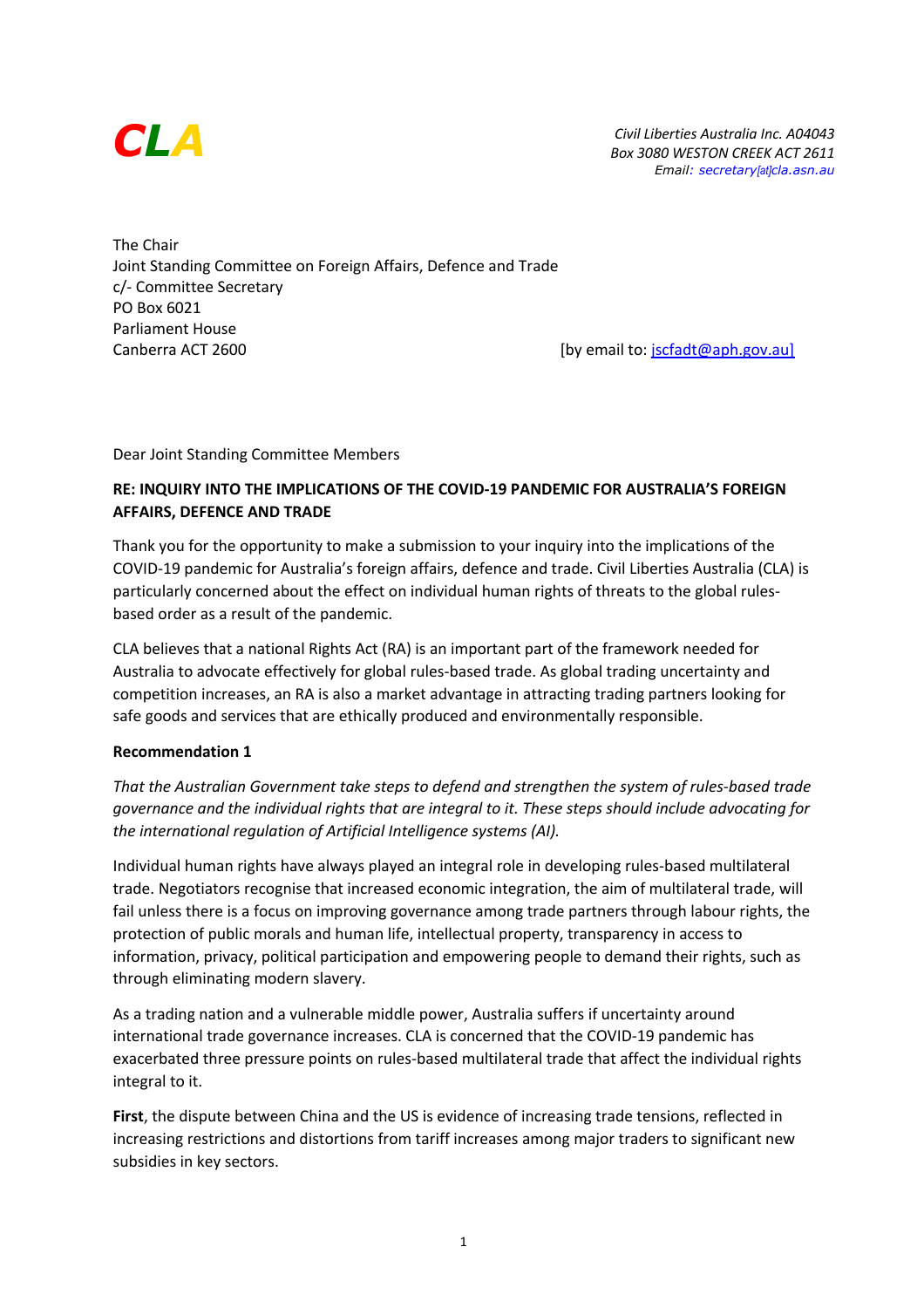This new norm for international trade is generally conducted outside the WTO and without regard to the effect of the disputes on third parties. The dispute sets a precedent for an increasingly transactional approach to trade based on short-term advantages that will tempt other states as the cost of COVID-19 to international trade revenue grows.

**Second**, the sharp decline in world trade accompanying the COVID-19 pandemic has placed pressure on the rules-based order as disrupted supply chains, financial hardship and greater competition for trade opportunities drive increasingly risky behaviour.

Reports of bribery and corruption are on the rise as well as income inequality and worker exploitation. This includes reports of forced labour and debt bondage driven by the increasing demand for personal protective equipment produced in states like Malaysia, Nepal, Bangladesh and Myanmar.

**Third**, AI systems have proved to be unprecedented accelerators for economic and social integration. However, AI systems are not inherently transparent in how and why they collect information and make decisions, who they are serving when those decisions are made and who is responsible for AI behaviour. There is no international agreement on regulating AI systems.

While AI can raise average incomes and improve global wellbeing, the systems may also disrupt labour markets, raise inequality and discrimination, facilitate exploitation, reduce the right to privacy and freedom of expression and drive non-inclusive growth.

As COVID-19 increases the risk that trading countries become more transactional in their relations, and more prone to risky behaviour, the lack of international agreement on AI regulation increases the risk they pose to good governance and individual human rights.

COVID-19's effect on the global economy is stark. Despite fiscal actions and support packages imposed by central banks and governments at a globally significant cost, most major economies now look set to enter recession or worse. CLA supports strong advocacy by Australia for steps to defend and strengthen rules-based multilateral trade.

## **Recommendation 2:**

# *That the Australian Government strengthen its position as an advocate for rules-based trade by clarifying its approach to people's rights through a Rights Act (RA).*

Our lack of a national RA with clear and enforceable individual human rights related to trade governance is an obstacle at a time when Australia needs clear air to advocate for rules-based international trade. Australia is vulnerable to international accusations of unjust, unfair or unequal treatment without appropriate recourse for victims or consequences for perpetrators. These accusations include:

- that Australia's refugee policy has undermined Australia's claims that its immigration policy is non-discriminatory;
- that Australia's espionage and foreign interference legislation unreasonably weakens the right to freedom of expression; and
- that Australia's cybersecurity and surveillance legislation unreasonably weakens the right to privacy as well as the freedom of the press.

The combination of matters has led to more general accusations of secrecy and a concomitant increase in the perception of risk.